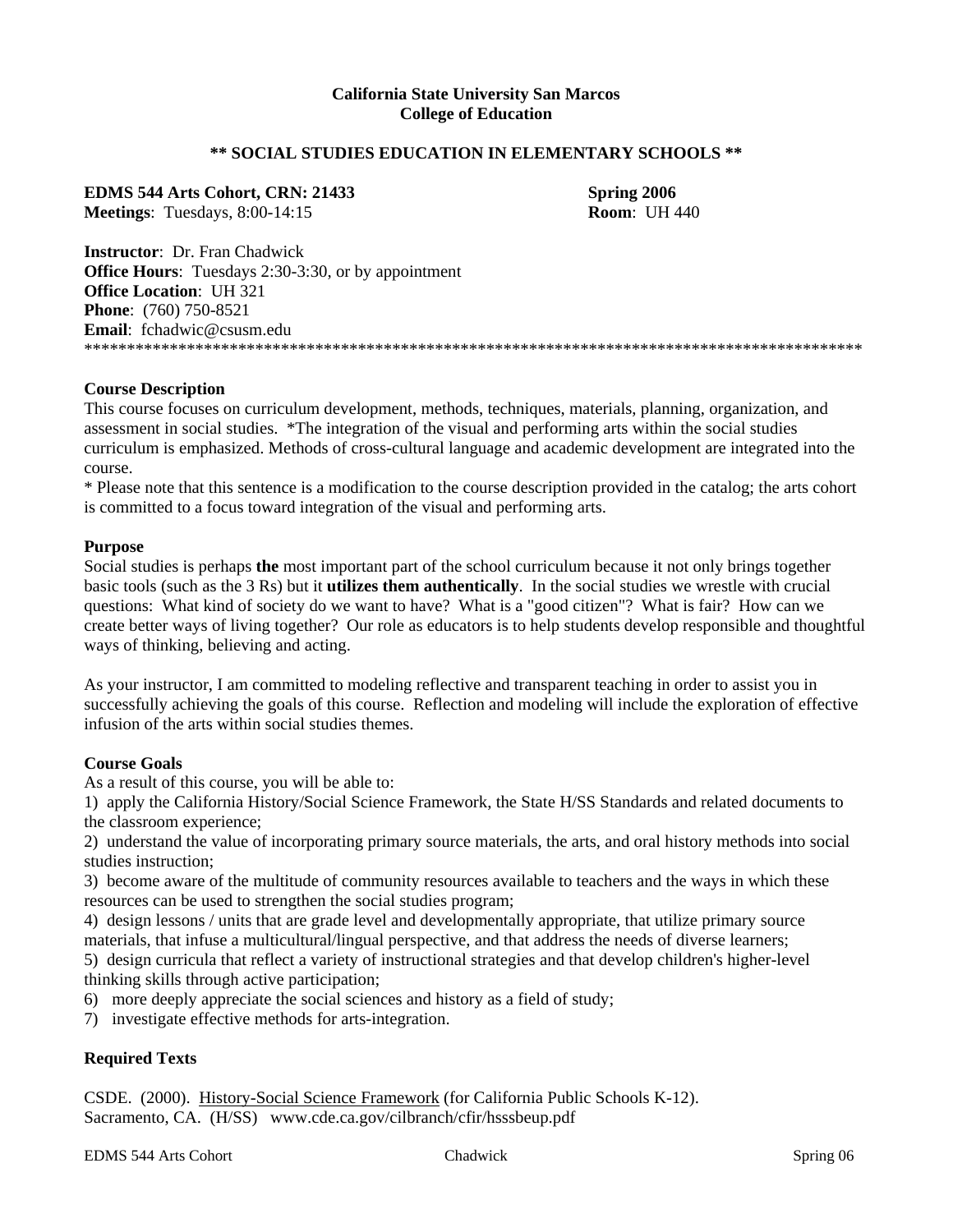### Turner, T. N. (2003). Essentials of Classroom Teaching: Elementary Social Studies. Boston: Allyn and Bacon. (T)

*Additional readings from previously purchased, Successful Inclusive Teaching by Joyce Choate and handouts provided by the instructor will be required.* 

### **Recommended Texts**

California State Department of Education (2003). California Visual and Performing Arts Standards Grades K-12.

### **Professionalism/Dispositions**

Because this course is part of an accredited program that leads to professional certification, students are expected to demonstrate behavior consistent with a professional career. Lack of professionalism in any of the following areas **will alter the final grade**:

1. Attend all class meetings. One absence will lower your grade in the following manner: the final grade will drop by one-third letter for every absence. The College of Education Attendance Policy (stated on page 7) will be followed. Serious illness or other emergencies will be evaluated on a case-by-case basis. If you will miss a class session*,* please notify the instructor in writing (email) as soon as possible.

2. Arrive on time just as you would at a school site. Late arrivals to and early departures from class are not acceptable, and will result in a drop in the final grade.

3. Interact professionally and collaborate responsibly with your colleagues and professor. Teacher education is a professional preparation program and students will be expected to adhere to standards of dependability, and academic honesty. Prepare carefully for class, and be ready to discuss readings and assignments thoughtfully.

4. Each written assignment is expected to have a clear organizational presentation and be free of grammar, punctuation and spelling errors. There will be a reduction in points for grammar, punctuation and spelling errors.

5. Complete all assignments on time. Late assignments will receive a 20% reduction in points for each day late. Occasionally a student may be asked to revise an assignment. If so, the revised work must be submitted no later than one week after it was returned and may not be eligible for full credit. If you are absent when an assignment is due, you may submit the work via email (except for Physical Model) so that it is not counted late. Please request return receipt from your toolbar when submitting an assignment via email due to absence. Receipt of the assignment will be returned by the instructor if the student utilizes the return receipt when assignment was emailed.

#### **Standards Alignment:**

The course objectives, assignments, and assessments have been aligned with the CTC standards for the Multiple Subjects Credential. Be sure to incorporate artifacts from this class into your final comprehensive portfolio. **Your professional portfolio (Taskstream) entries must be completed for TPE#1A, and TPE#11 in order to receive a passing grade for this course**.

#### **Teacher Performance Expectation Competencies (TPE)**

The course objectives, assignments, and assessments have been aligned with the CTC standards for the Multiple Subject Credential. This course is designed to help those seeking a California teaching credential to develop the skills, knowledge and attitudes necessary to assist schools and districts in implementing effective programs for all students. The successful candidate will be able to merge theory and practice in order to realize a comprehensive and extensive educational program for all students. You will be required to formally address the following TPE's in this course in a timely manner in order to receive a passing grade: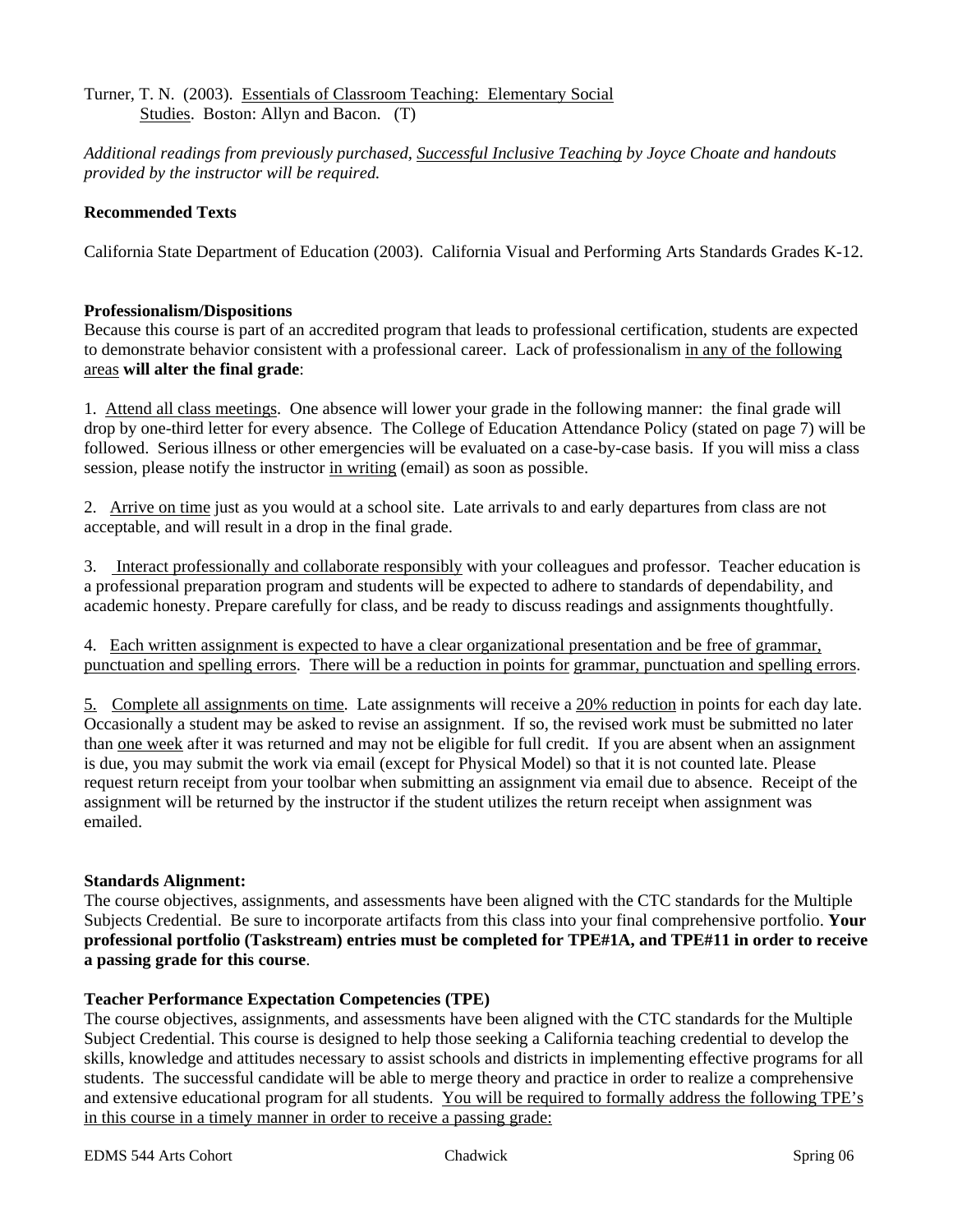### **TPE #1A: Subject Specific Pedagogical Skills for History/Social Science**

During interrelated activities in program coursework and fieldwork, EDMS candidates learn to:

• teach state-adopted academic content standards for students in H/SS while helping students to learn and use basic analysis skills;

- enrich the study of social studies by drawing on social science concepts, case studies and crosscultural activities;
- incorporate basic critical thinking skills and study skills into content-based instruction; and

• utilize active forms of social studies learning, including simulations, debates, research activities and cooperative projects.

EDMS candidates begin to interrelate ideas and information within and across history/social science and other subject areas.

EDMS 544B will also take primary responsibility for addressing the content of TPE 11.

#### **TPE #11: The Social Environment**

Candidates for a Teaching Credential develop and maintain clear expectations for academic and social behavior. The candidates promote student effort and engagement and create a positive climate for learning. They know how to write and implement a student discipline plan. They know how to establish rapport with all students and their families for supporting academic and personal success through caring, respect, and fairness. Candidates respond appropriately to sensitive issues and classroom discussions. They help students learn to work responsibly with others and independently. Based on observations of students and consultation with other teachers, the candidate recognizes how well the social environment maximizes academic achievement for all students and makes necessary changes.

# **CLAD Competencies** supported by this course:

- Part 3: Culture and Cultural Diversity
- I.A. Definitions of culture I.C. Intragroup differences
- I.D. Physical geography and its effects on culture

II.A What teachers should learn about their students II.B. How teachers can learn about their students

- 
- 

IV.C. Migration and Immigration

II.C. How teachers can use what they learn about their students (culturally responsive pedagogy) III.A. Concepts of cultural contact III.D. Strategies for conflict resolution

IV.A. Historical perspectives IV.B. Demography

The Teacher Performance Expectations and CLAD Competencies identified above are addressed in EDMS 544B through class discussions, activities, oral/visual presentations, and written assignments.

# **ASSIGNMENTS**

*Detailed instructions for some course assignments will also be handed out in class.* 

# *Reading Response Journal 15%*

The assigned readings provide an important foundation for your increasing understanding of how to effectively teach social studies. To aid you in remembering the readings, and assist you with meaningful class participation, you are asked to respond to each reading assignment by coming to class with an entry in your reading response journal (Blue Book) summarizing key points from the assigned reading for that day. Response journals will be checked randomly and may be collected at the professor's discretion. Understand that full points for the journal may only be received if student has responded in writing by the date indicated in schedule. Response journals may also be referenced by you to answer open-ended prompts about assigned readings. Please structure each page with: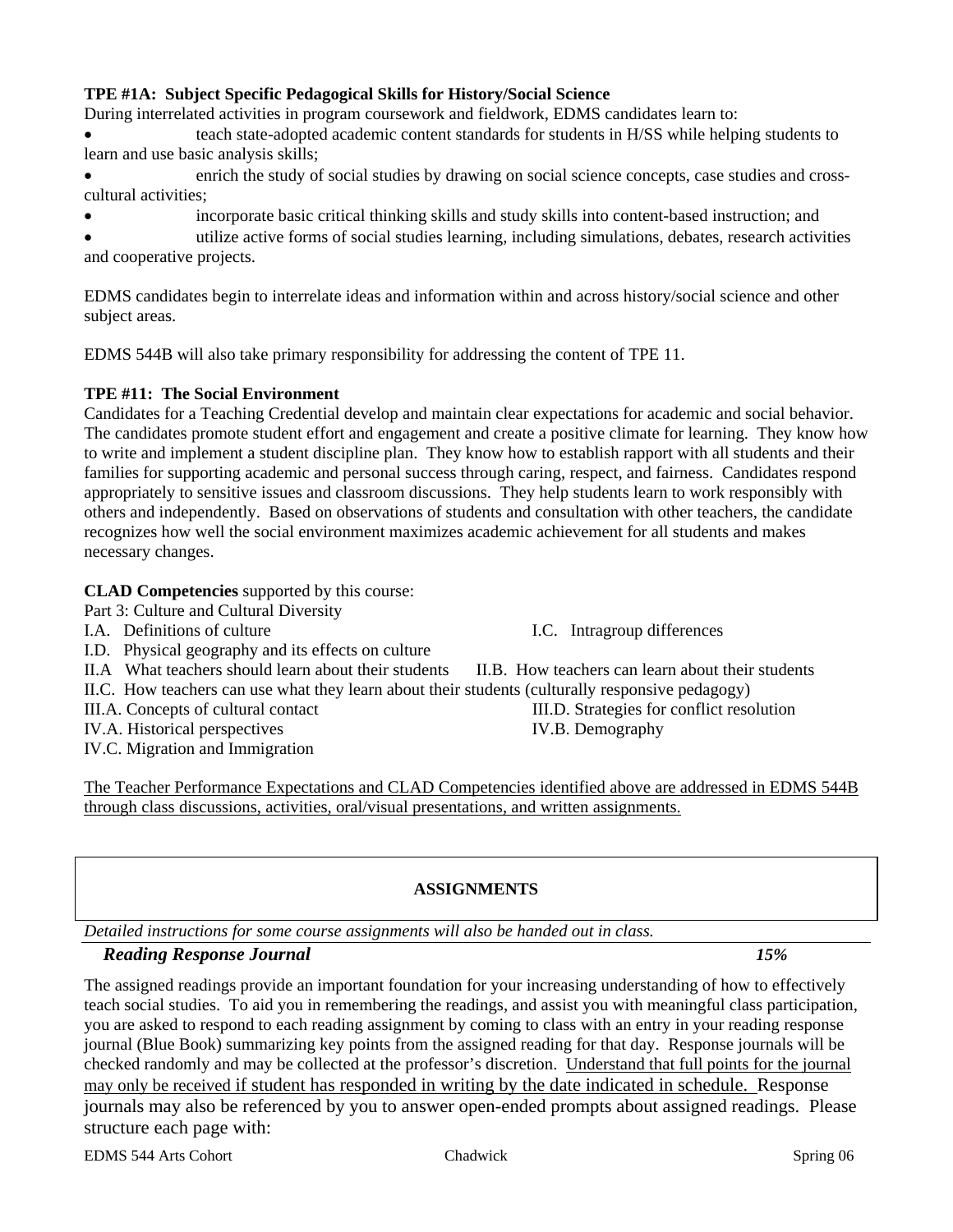#### (1) reading identification (T:8, for example),

- (2) key points from the reading (you may include graphics),
- (3) a paragraph toward the bottom that connects the reading to your perspectives/ experience,
- (4) one question that the reading assignment prompts you to ask as you think deeper about the issue.

### **Finding the** *Social Studies in You! A Physical Model Pass/Fail*

 Have you ever tried to explain who you are through six of the social studies disciplines? For this assignment you will reintroduce yourself to a group in our class by creating a physical model that illustrates aspects of you through each of the disciplines. You may use photographs, drawings, cutouts, objects, dance, theatre, music, or your imagination, etc. This activity models a way to engage your students, and will demonstrate your awareness of the disciplines. Aim to present for 4-5 minutes.

# *Legacy Project* **Pass/Fail <b>Pass/Fail**  Pass/Fail **Pass/Fail**  Pass/Fail **Pass/Fail**

The arts cohort will create a "legacy" to leave the university. This year the legacy will directly relate to the coursework. Details to follow:

# **The following assignments will link together and create a well-developed social studies unit plan; some will involve group work, others will be independent:**

# *Literature Connection 15%*

A wealth of children's literature exists that strongly supports the state standards for teaching social studies. This assignment will serve as the introduction to your unit. You will select *one children's literature book* appropriate for the grade level unit you will be developing. You will be required to present your book and explain how it can be used to advance children's thinking about the key social studies concept within your unit. Your handout will include a lesson plan with both a social studies objective and a visual and performing arts objective. (more details to come)

# *Community Resource / Field Trip Project 25%*

In this assignment you will explore and share information about a field trip site in San Diego County. By designing a variety of pre, during, and post-trip teaching activities that incorporate the arts and social studies, you will be able to plan an educational (rather than purely recreational) field trip to enhance understandings within your unit (more details to come).

### *Oral History Project 20%*

Collecting oral histories is an exciting way to help children understand that "history" is found all around us and is continually created. In this project, you will conduct an oral history interview about a topic that relates to your social studies unit. In addition, you will describe an oral history project you will implement for your students~ one that addresses the essential questions of your unit.

To support your own interview, you will bring to class on the designated day a primary source object (artifact, document, photographs, etc.) of significance to the person/topic of the interview. We will then create a "classroom museum".

### *Mock Interview Assignment 10%*

Imagine you are at a job interview and were just asked: "How will you teach social studies in your classroom?" Knowing how to teach and structure learning in social studies, and then being able to express your understanding, can be two different abilities. In order to help you eloquently articulate the knowledge you have gained through this course, as well as enhance your educational philosophy, you will participate in a mock interview. Be prepared to describe at least five (5) of the most important concepts or ideas you have learned in EDMS 544. It is suggested that you have quotes from the reading to support your responses.

\*\*\*\*\*\**Anticipated Schedule including due dates for assignments will be available first class session*\*\*\*\*\*\*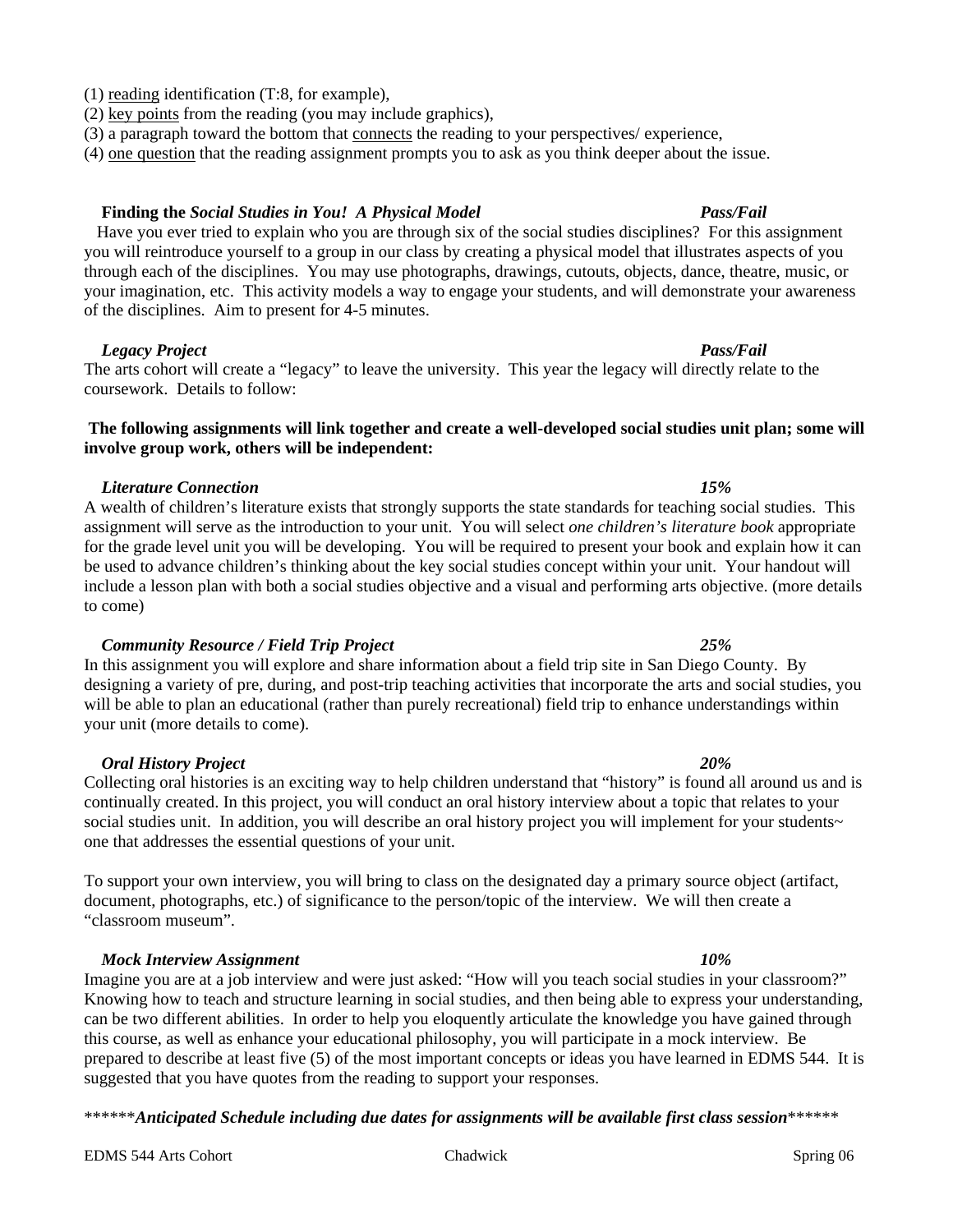# **Assignments & Participation Percentage**

| Unit Plan                    | P/F |
|------------------------------|-----|
| Professionalism/TPE entries  | 15% |
| Reading Response Journal     | 15% |
| Self Model                   | P/F |
| <b>Literature Connection</b> | 15% |
| <b>Community Field Trip</b>  | 25% |
| <b>Oral History Project</b>  | 20% |
| Mock Interview               | 10% |

# **Grading Scale:**

Assignments will be scored (1-4), using rubrics listing specific criteria to be addressed. Rubrics will be sent to students with each assignment. Assignments are weighted as listed above.

#### **Exemplary "A" Students**

1. Demonstrate serious commitment to their learning, making full use of the learning opportunities available and searching out the implications of their learning for future use.

2. Complete all assignments thoroughly and thoughtfully toward the goal of developing an in-depth social studies unit, receiving 3.5-4.0 averages on all assignments.

3. Make insightful connections between all assignments and their developing overall understanding of social studies concepts; they continually question and examine assumptions in a genuine spirit of inquiry.

4. Students show a high level of achievement of course goals.

#### **"B" Students**

1. Simply comply with the course requirements and expectations.

2. Complete all assignments, usually thoroughly and thoughtfully, receiving 2.7 -3.4 average on all assignments.

3. Usually connect assignments to their developing overall understanding of social studies concepts; may be satisfied with accepting their learning as it is received without deeply examining assumptions or seeking a higher level of understanding of the implications.

4. Students show reasonable achievement of course goals.

#### **"C" Students**

1. Demonstrate an inconsistent level of compliance to course requirements and expectations.

2. Complete all assignments with limited thoroughness and thoughtfulness, receiving 1.7-2.6 average on all assignments.

3. Make limited connections between assignments and their developing overall understanding of social studies concepts; may not be open to examining assumptions or implications and may actually dismiss the importance of the understanding of social studies concepts.

4. Attempt, but show limited progress in achieving course goals.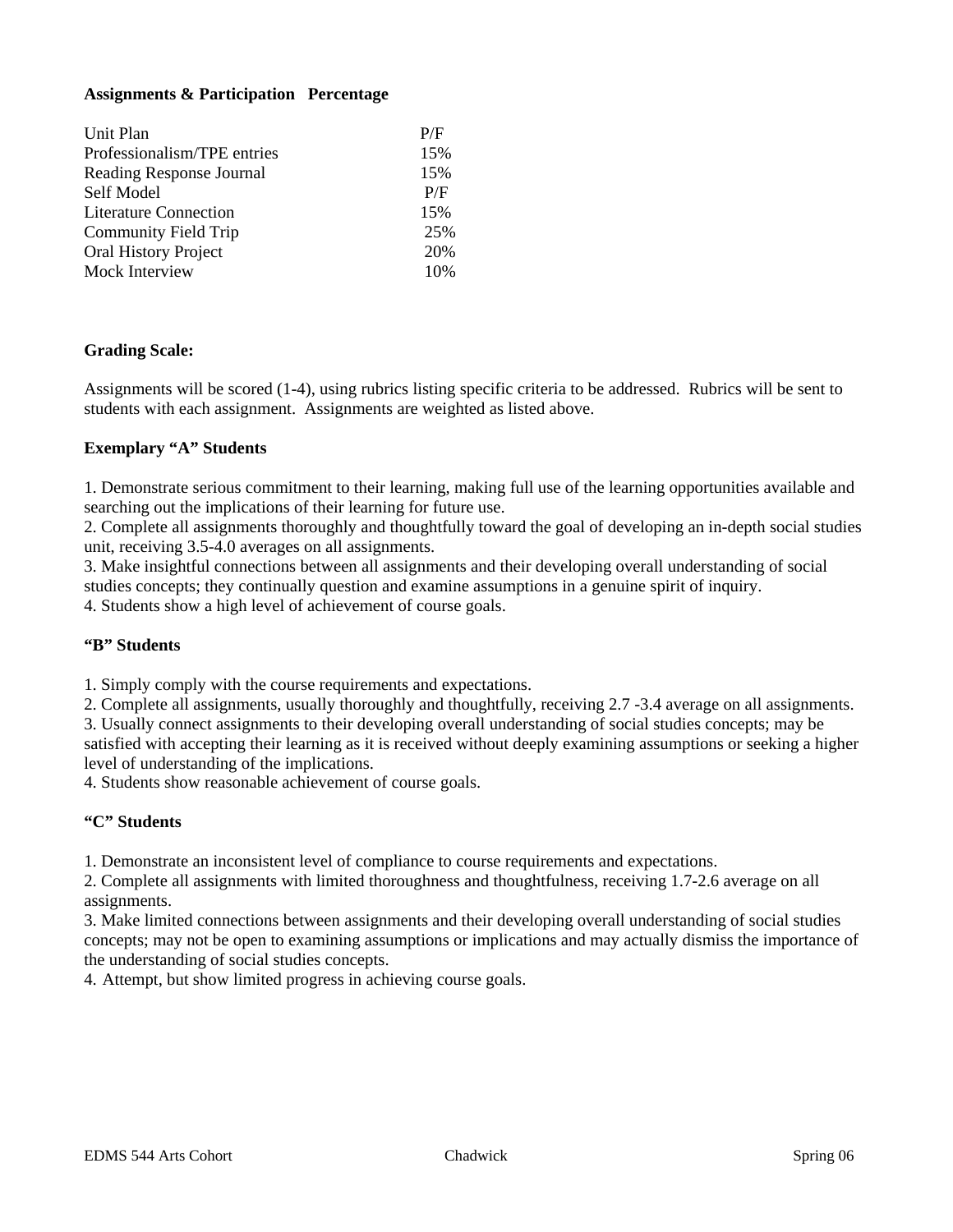### California State University San Marcos COLLEGE OF EDUCATION

# **Mission Statement**

The mission of the College of Education Community is to collaboratively transform public education by preparing thoughtful educators and advancing professional practices. We are committed to diversity, educational equity, and social justice, exemplified through reflective teaching, life-long learning, innovative research, and ongoing service. Our practices demonstrate a commitment to student centered education, diversity, collaboration, professionalism, and shared governance.

*(adopted by COE Governance Community October, 1997)* 

# **Attendance Policy**

Due to the dynamic and interactive nature of courses in the College of Education, all students are expected to attend

all classes and participate actively. At a minimum, students must attend more than 80% of class time, or s/he **may not receive a passing grade** for the course at the discretion of the instructor. Individual instructors may adopt more stringent attendance requirements. Should the student have extenuating circumstances, s/he should contact the instructor as soon as possible. *(Approved: 12/19/97)*

# **Authorization to Teach English Learners**

This credential program has been specifically designed to prepare teachers for the diversity of languages often encountered in California public school classrooms. The authorization to teach English learners is met through the infusion of content and experiences within the credential program, as well as additional coursework. Students successfully completing this program receive a credential with authorization to teach English learners. *(Approved by CCTC in SB 2042 Program Standards, August 02)*

# **Students with Disabilities Requiring Reasonable Accommodations**

Students must be approved for services by providing appropriate and recent documentation to the Office of Disable Student Services (DSS). This office is located in Craven Hall 5205, and can be contacted by phone at (760) 750-4905, or TTY (760) 750-4909. Students authorized by DSS to receive reasonable accommodations should meet with their instructor during office hours or, in order to ensure confidentiality, in a more private setting.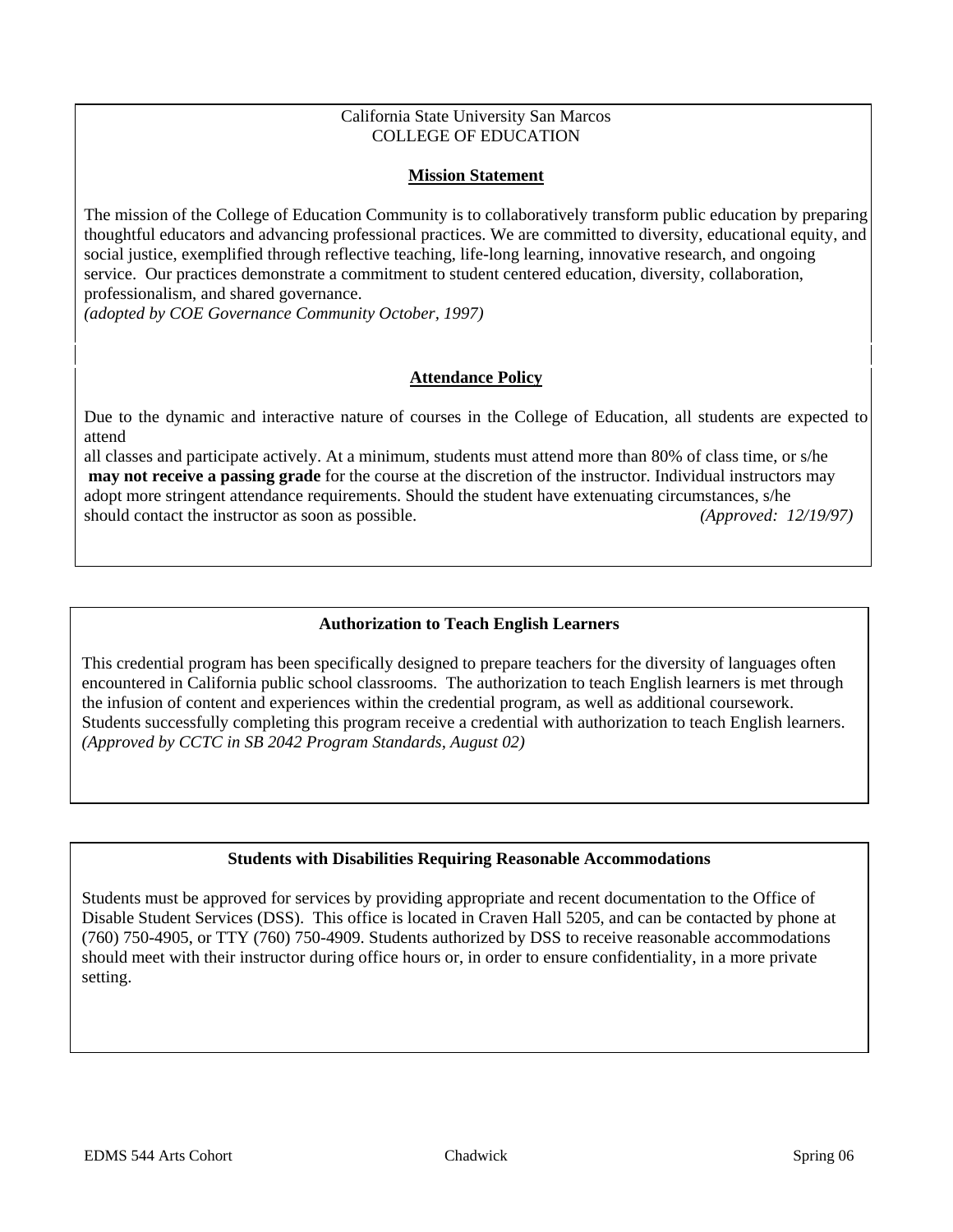# **CSUSM Academic Honesty Policy**

"Students will be expected to adhere to standards of academic honesty and integrity, as outlined in the Student Academic Honesty Policy. All written work and oral assignments must be original work. All ideas/materials that are borrowed from other sources must have appropriate references to the original sources. Any quoted material should give credit to the source and be punctuated with quotation marks.

Students are responsible for honest completion of their work including examinations. There will be no tolerance for infractions. If you believe there has been an infraction by someone in the class, please bring it to the instructor's attention. The instructor reserves the right to discipline any student for academic dishonesty in accordance with the general rules and regulations of the university. Disciplinary action may include the lowering of grades and/or the assignment of a failing grade for an exam, assignment, or the class as a whole."

# **University Writing Requirement**

Every course at CSUSM must have a writing requirement of at least 2500 words. In EDMS 544, the Field Trip Project, Oral History Project, Unit Plan, Mock Interview, and Literature Connection will collectively contain at least 2500 words.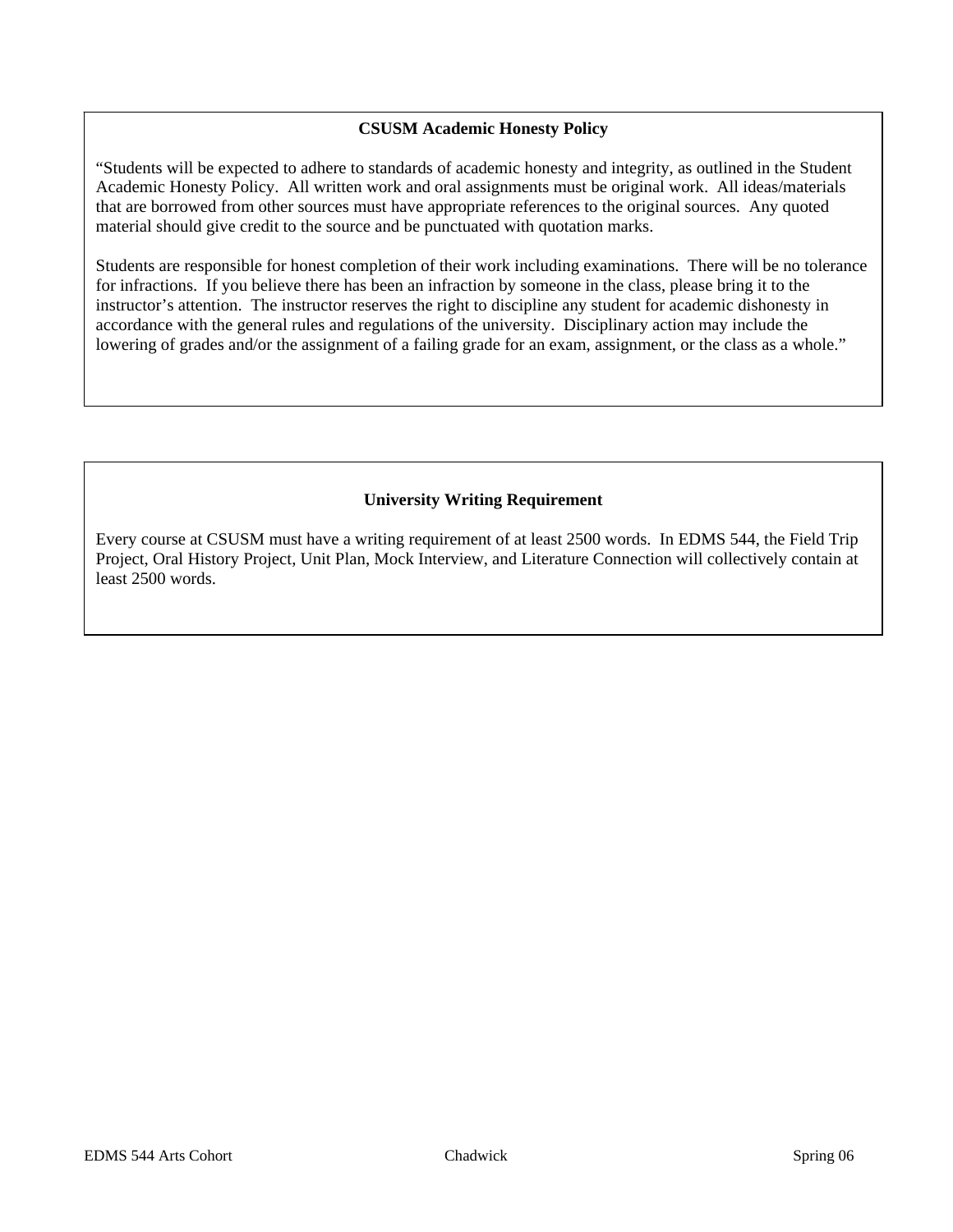**SB 2042 - AUTHORIZATION TO TEACH ENGLISH LEARNERS COMPETENCIES**

| <b>PART 1:</b><br><b>LANGUAGE STRUCTURE AND</b><br>FIRST- AND SECOND-LANGUAGE<br><b>DEVELOPMENT</b>                                             | <b>PART 2:</b><br><b>METHODOLOGY</b><br>OF BILINGUAL, ENGLISH<br>LANGUAGE DEVELOPMENT,<br><b>AND CONTENT INSTRUCTION</b>       | <b>PART 3:</b><br><b>CULTURE AND</b><br><b>CULTURAL DIVERSITY</b>                                   |
|-------------------------------------------------------------------------------------------------------------------------------------------------|--------------------------------------------------------------------------------------------------------------------------------|-----------------------------------------------------------------------------------------------------|
| I. Language Structure and Use:<br><b>Universals and Differences</b><br>(including the structure of English)                                     | I. Theories and Methods of<br><b>Bilingual Education</b>                                                                       | <b>I. The Nature of Culture</b>                                                                     |
| A. The sound systems of language<br>(phonology)                                                                                                 | A. Foundations                                                                                                                 | A. Definitions of culture                                                                           |
| <b>B.</b> Word formation (morphology)                                                                                                           | <b>B.</b> Organizational models: What<br>works for whom?                                                                       | <b>B.</b> Perceptions of culture                                                                    |
| C. Syntax                                                                                                                                       | C. Instructional strategies                                                                                                    | C. Intra-group differences (e.g.,<br>ethnicity, race, generations, and micro-<br>cultures)          |
| <b>D.</b> Word meaning (semantics)                                                                                                              | II. Theories and Methods for<br><b>Instruction In and Through English</b>                                                      | D. Physical geography and its effects<br>on culture                                                 |
| E. Language in context                                                                                                                          | A. Teacher delivery for both English<br>language development and content<br>instruction                                        | E. Cultural congruence                                                                              |
| F. Written discourse                                                                                                                            | <b>B.</b> Approaches with a focus on<br>English language development                                                           | <b>II. Manifestations of Culture:</b><br><b>Learning About Students</b>                             |
| G. Oral discourse                                                                                                                               | C. Approaches with a focus on<br>content area instruction (specially<br>designed academic instruction<br>delivered in English) | A. What teachers should learn about<br>their students                                               |
| H. Nonverbal communication                                                                                                                      | <b>D.</b> Working with paraprofessionals                                                                                       | <b>B.</b> How teachers can learn about their<br>students                                            |
| I. Language Change                                                                                                                              |                                                                                                                                | C. How teachers can use what they<br>learn about their students (culturally<br>responsive pedagogy) |
| II. Theories and Factors in First- and<br><b>Second-Language Development</b>                                                                    | <b>III.</b> Language and Content Area<br><b>Assessment</b>                                                                     | <b>III. Cultural Contact</b>                                                                        |
| A. Historical and current theories and<br>models of language analysis that have<br>implications for second-language<br>development and pedagogy | A. Purpose                                                                                                                     | A. Concepts of cultural contact                                                                     |
| <b>B.</b> Psychological factors affecting first-<br>and second-language development                                                             | <b>B.</b> Methods                                                                                                              | <b>B.</b> Stages of individual cultural contact                                                     |
| C. Socio-cultural factors affecting first-<br>and second-language development                                                                   | C. State mandates                                                                                                              | C. The dynamics of prejudice                                                                        |
| D. Pedagogical factors affecting first-<br>and second-language development                                                                      | <b>D.</b> Limitations of assessment                                                                                            | <b>D.</b> Strategies for conflict resolution                                                        |
| E. Political factors affecting first- and<br>second-language development                                                                        | E. Technical concepts                                                                                                          | IV. Cultural Diversity in U.S. and<br>CA.                                                           |
|                                                                                                                                                 |                                                                                                                                | A. Historical perspectives                                                                          |
|                                                                                                                                                 |                                                                                                                                | <b>B.</b> Demography                                                                                |
| EDMS 544 Arts Cohort                                                                                                                            | Chadwick                                                                                                                       | C. Migration and immigration06                                                                      |